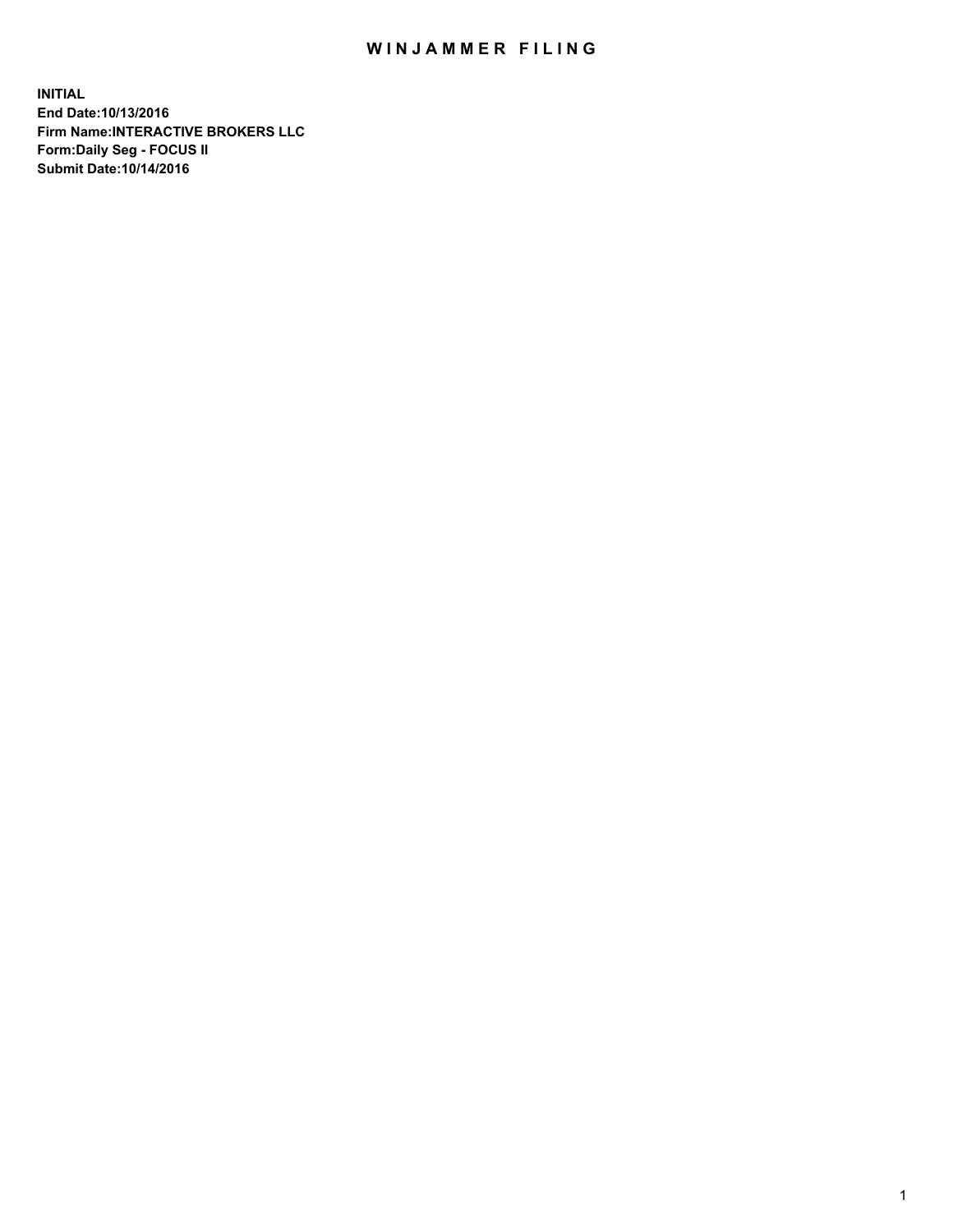## **INITIAL End Date:10/13/2016 Firm Name:INTERACTIVE BROKERS LLC Form:Daily Seg - FOCUS II Submit Date:10/14/2016 Daily Segregation - Cover Page**

| Name of Company<br><b>Contact Name</b><br><b>Contact Phone Number</b><br><b>Contact Email Address</b>                                                                                                                                                                                                                          | <b>INTERACTIVE BROKERS LLC</b><br><b>James Menicucci</b><br>203-618-8085<br>jmenicucci@interactivebrokers.c<br>om |
|--------------------------------------------------------------------------------------------------------------------------------------------------------------------------------------------------------------------------------------------------------------------------------------------------------------------------------|-------------------------------------------------------------------------------------------------------------------|
| FCM's Customer Segregated Funds Residual Interest Target (choose one):<br>a. Minimum dollar amount: ; or<br>b. Minimum percentage of customer segregated funds required:%; or<br>c. Dollar amount range between: and; or<br>d. Percentage range of customer segregated funds required between:% and%.                          | $\overline{\mathbf{0}}$<br>0<br>155,000,000 245,000,000<br>0 <sub>0</sub>                                         |
| FCM's Customer Secured Amount Funds Residual Interest Target (choose one):<br>a. Minimum dollar amount: ; or<br>b. Minimum percentage of customer secured funds required:%; or<br>c. Dollar amount range between: and; or<br>d. Percentage range of customer secured funds required between: % and %.                          | $\overline{\mathbf{0}}$<br>0<br>80,000,000 120,000,000<br>0 <sub>0</sub>                                          |
| FCM's Cleared Swaps Customer Collateral Residual Interest Target (choose one):<br>a. Minimum dollar amount: ; or<br>b. Minimum percentage of cleared swaps customer collateral required:% ; or<br>c. Dollar amount range between: and; or<br>d. Percentage range of cleared swaps customer collateral required between:% and%. | $\overline{\mathbf{0}}$<br>$\overline{\mathbf{0}}$<br>0 <sub>0</sub><br><u>00</u>                                 |

Attach supporting documents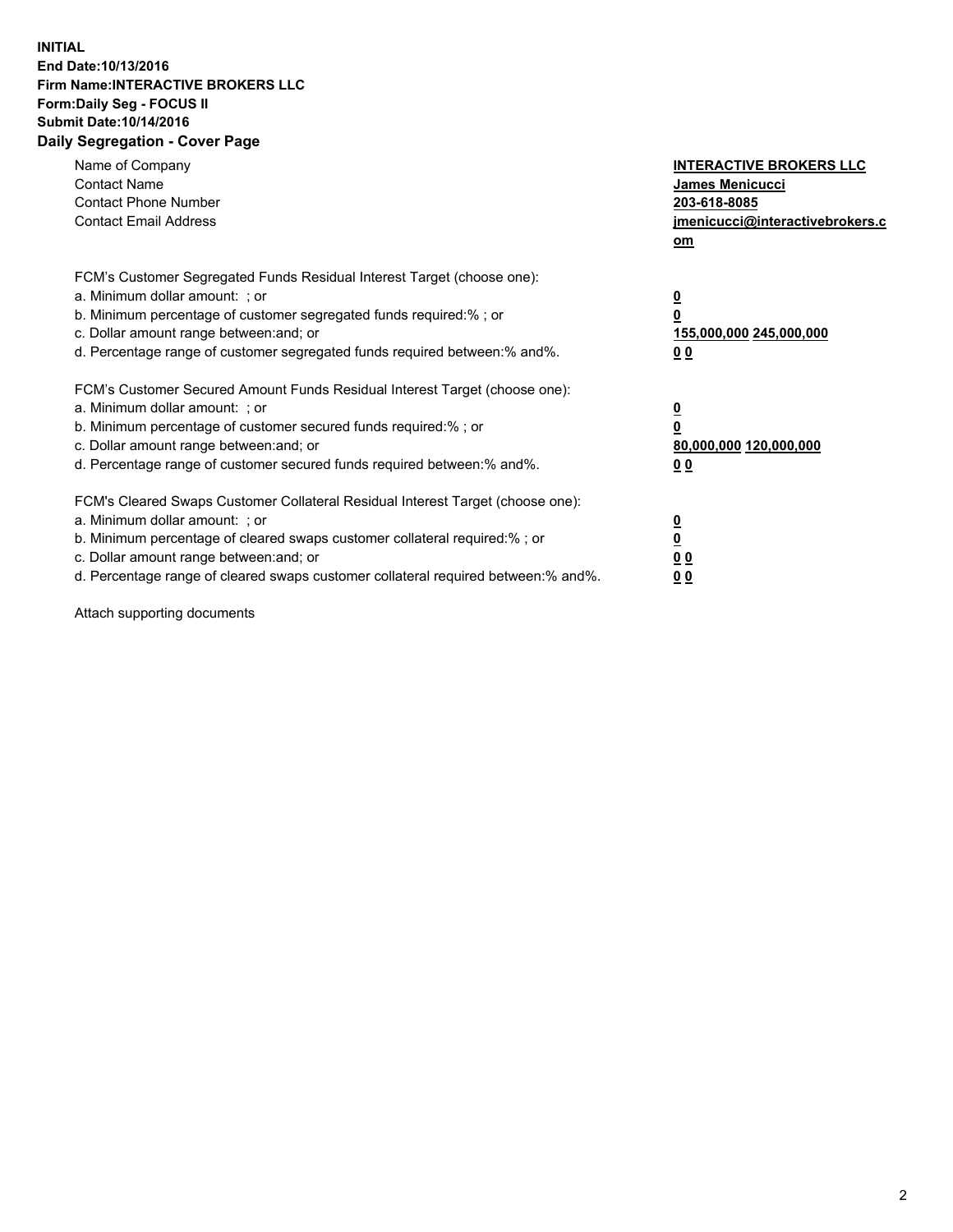## **INITIAL End Date:10/13/2016 Firm Name:INTERACTIVE BROKERS LLC Form:Daily Seg - FOCUS II Submit Date:10/14/2016 Daily Segregation - Secured Amounts**

| Daily Jegregation - Jeculed Aniounts                                                        |                                                                                                                                                                                                                                                                                                                                                                                                                                                                                                                                                                                                                                            |
|---------------------------------------------------------------------------------------------|--------------------------------------------------------------------------------------------------------------------------------------------------------------------------------------------------------------------------------------------------------------------------------------------------------------------------------------------------------------------------------------------------------------------------------------------------------------------------------------------------------------------------------------------------------------------------------------------------------------------------------------------|
| Foreign Futures and Foreign Options Secured Amounts                                         |                                                                                                                                                                                                                                                                                                                                                                                                                                                                                                                                                                                                                                            |
| Amount required to be set aside pursuant to law, rule or regulation of a foreign            | $0$ [7305]                                                                                                                                                                                                                                                                                                                                                                                                                                                                                                                                                                                                                                 |
| government or a rule of a self-regulatory organization authorized thereunder                |                                                                                                                                                                                                                                                                                                                                                                                                                                                                                                                                                                                                                                            |
| Net ledger balance - Foreign Futures and Foreign Option Trading - All Customers             |                                                                                                                                                                                                                                                                                                                                                                                                                                                                                                                                                                                                                                            |
| A. Cash                                                                                     | 353,131,531 [7315]                                                                                                                                                                                                                                                                                                                                                                                                                                                                                                                                                                                                                         |
| B. Securities (at market)                                                                   | $0$ [7317]                                                                                                                                                                                                                                                                                                                                                                                                                                                                                                                                                                                                                                 |
| Net unrealized profit (loss) in open futures contracts traded on a foreign board of trade   | 3,024,523 [7325]                                                                                                                                                                                                                                                                                                                                                                                                                                                                                                                                                                                                                           |
| Exchange traded options                                                                     |                                                                                                                                                                                                                                                                                                                                                                                                                                                                                                                                                                                                                                            |
| a. Market value of open option contracts purchased on a foreign board of trade              | 240,454 [7335]                                                                                                                                                                                                                                                                                                                                                                                                                                                                                                                                                                                                                             |
| b. Market value of open contracts granted (sold) on a foreign board of trade                | $-50,860$ [7337]                                                                                                                                                                                                                                                                                                                                                                                                                                                                                                                                                                                                                           |
| Net equity (deficit) (add lines 1. 2. and 3.)                                               | 356, 345, 648 [7345]                                                                                                                                                                                                                                                                                                                                                                                                                                                                                                                                                                                                                       |
| Account liquidating to a deficit and account with a debit balances - gross amount           | 54,971 [7351]                                                                                                                                                                                                                                                                                                                                                                                                                                                                                                                                                                                                                              |
| Less: amount offset by customer owned securities                                            | 0 [7352] 54,971 [7354]                                                                                                                                                                                                                                                                                                                                                                                                                                                                                                                                                                                                                     |
| Amount required to be set aside as the secured amount - Net Liquidating Equity              | 356,400,619 [7355]                                                                                                                                                                                                                                                                                                                                                                                                                                                                                                                                                                                                                         |
| Method (add lines 4 and 5)                                                                  |                                                                                                                                                                                                                                                                                                                                                                                                                                                                                                                                                                                                                                            |
| Greater of amount required to be set aside pursuant to foreign jurisdiction (above) or line | 356,400,619 [7360]                                                                                                                                                                                                                                                                                                                                                                                                                                                                                                                                                                                                                         |
| 6.                                                                                          |                                                                                                                                                                                                                                                                                                                                                                                                                                                                                                                                                                                                                                            |
| FUNDS DEPOSITED IN SEPARATE REGULATION 30.7 ACCOUNTS                                        |                                                                                                                                                                                                                                                                                                                                                                                                                                                                                                                                                                                                                                            |
| Cash in banks                                                                               |                                                                                                                                                                                                                                                                                                                                                                                                                                                                                                                                                                                                                                            |
| A. Banks located in the United States                                                       | 3,500,000 [7500]                                                                                                                                                                                                                                                                                                                                                                                                                                                                                                                                                                                                                           |
| B. Other banks qualified under Regulation 30.7                                              | 0 [7520] 3,500,000 [7530]                                                                                                                                                                                                                                                                                                                                                                                                                                                                                                                                                                                                                  |
| Securities                                                                                  |                                                                                                                                                                                                                                                                                                                                                                                                                                                                                                                                                                                                                                            |
| A. In safekeeping with banks located in the United States                                   | 420,752,980 [7540]                                                                                                                                                                                                                                                                                                                                                                                                                                                                                                                                                                                                                         |
| B. In safekeeping with other banks qualified under Regulation 30.7                          | 0 [7560] 420,752,980 [7570]                                                                                                                                                                                                                                                                                                                                                                                                                                                                                                                                                                                                                |
| Equities with registered futures commission merchants                                       |                                                                                                                                                                                                                                                                                                                                                                                                                                                                                                                                                                                                                                            |
| A. Cash                                                                                     | $0$ [7580]                                                                                                                                                                                                                                                                                                                                                                                                                                                                                                                                                                                                                                 |
| <b>B.</b> Securities                                                                        | $0$ [7590]                                                                                                                                                                                                                                                                                                                                                                                                                                                                                                                                                                                                                                 |
| C. Unrealized gain (loss) on open futures contracts                                         | $0$ [7600]                                                                                                                                                                                                                                                                                                                                                                                                                                                                                                                                                                                                                                 |
|                                                                                             | $0$ [7610]                                                                                                                                                                                                                                                                                                                                                                                                                                                                                                                                                                                                                                 |
|                                                                                             | 0 [7615] 0 [7620]                                                                                                                                                                                                                                                                                                                                                                                                                                                                                                                                                                                                                          |
|                                                                                             |                                                                                                                                                                                                                                                                                                                                                                                                                                                                                                                                                                                                                                            |
| A. Cash                                                                                     | $0$ [7640]                                                                                                                                                                                                                                                                                                                                                                                                                                                                                                                                                                                                                                 |
| <b>B.</b> Securities                                                                        | $0$ [7650]                                                                                                                                                                                                                                                                                                                                                                                                                                                                                                                                                                                                                                 |
| C. Amount due to (from) clearing organization - daily variation                             | $0$ [7660]                                                                                                                                                                                                                                                                                                                                                                                                                                                                                                                                                                                                                                 |
|                                                                                             | $0$ [7670]                                                                                                                                                                                                                                                                                                                                                                                                                                                                                                                                                                                                                                 |
|                                                                                             | 0 [7675] 0 [7680]                                                                                                                                                                                                                                                                                                                                                                                                                                                                                                                                                                                                                          |
| Amounts held by members of foreign boards of trade                                          |                                                                                                                                                                                                                                                                                                                                                                                                                                                                                                                                                                                                                                            |
|                                                                                             | 58,177,480 [7700]                                                                                                                                                                                                                                                                                                                                                                                                                                                                                                                                                                                                                          |
|                                                                                             | $0$ [7710]                                                                                                                                                                                                                                                                                                                                                                                                                                                                                                                                                                                                                                 |
|                                                                                             | 7,535,049 [7720]                                                                                                                                                                                                                                                                                                                                                                                                                                                                                                                                                                                                                           |
|                                                                                             | 240,452 [7730]                                                                                                                                                                                                                                                                                                                                                                                                                                                                                                                                                                                                                             |
|                                                                                             | -50,860 [7735] 65,902,121 [7740]                                                                                                                                                                                                                                                                                                                                                                                                                                                                                                                                                                                                           |
|                                                                                             | 0 [7760]                                                                                                                                                                                                                                                                                                                                                                                                                                                                                                                                                                                                                                   |
|                                                                                             | $0$ [7765]                                                                                                                                                                                                                                                                                                                                                                                                                                                                                                                                                                                                                                 |
|                                                                                             | 490,155,101 [7770]                                                                                                                                                                                                                                                                                                                                                                                                                                                                                                                                                                                                                         |
| Page 1 from Line 8)                                                                         | 133,754,482 [7380]                                                                                                                                                                                                                                                                                                                                                                                                                                                                                                                                                                                                                         |
| Management Target Amount for Excess funds in separate section 30.7 accounts                 | 80,000,000 [7780]                                                                                                                                                                                                                                                                                                                                                                                                                                                                                                                                                                                                                          |
| Excess (deficiency) funds in separate 30.7 accounts over (under) Management Target          | 53,754,482 [7785]                                                                                                                                                                                                                                                                                                                                                                                                                                                                                                                                                                                                                          |
|                                                                                             | D. Value of long option contracts<br>E. Value of short option contracts<br>Amounts held by clearing organizations of foreign boards of trade<br>D. Value of long option contracts<br>E. Value of short option contracts<br>A. Cash<br><b>B.</b> Securities<br>C. Unrealized gain (loss) on open futures contracts<br>D. Value of long option contracts<br>E. Value of short option contracts<br>Amounts with other depositories designated by a foreign board of trade<br>Segregated funds on hand<br>Total funds in separate section 30.7 accounts<br>Excess (deficiency) Set Aside for Secured Amount (subtract line 7 Secured Statement |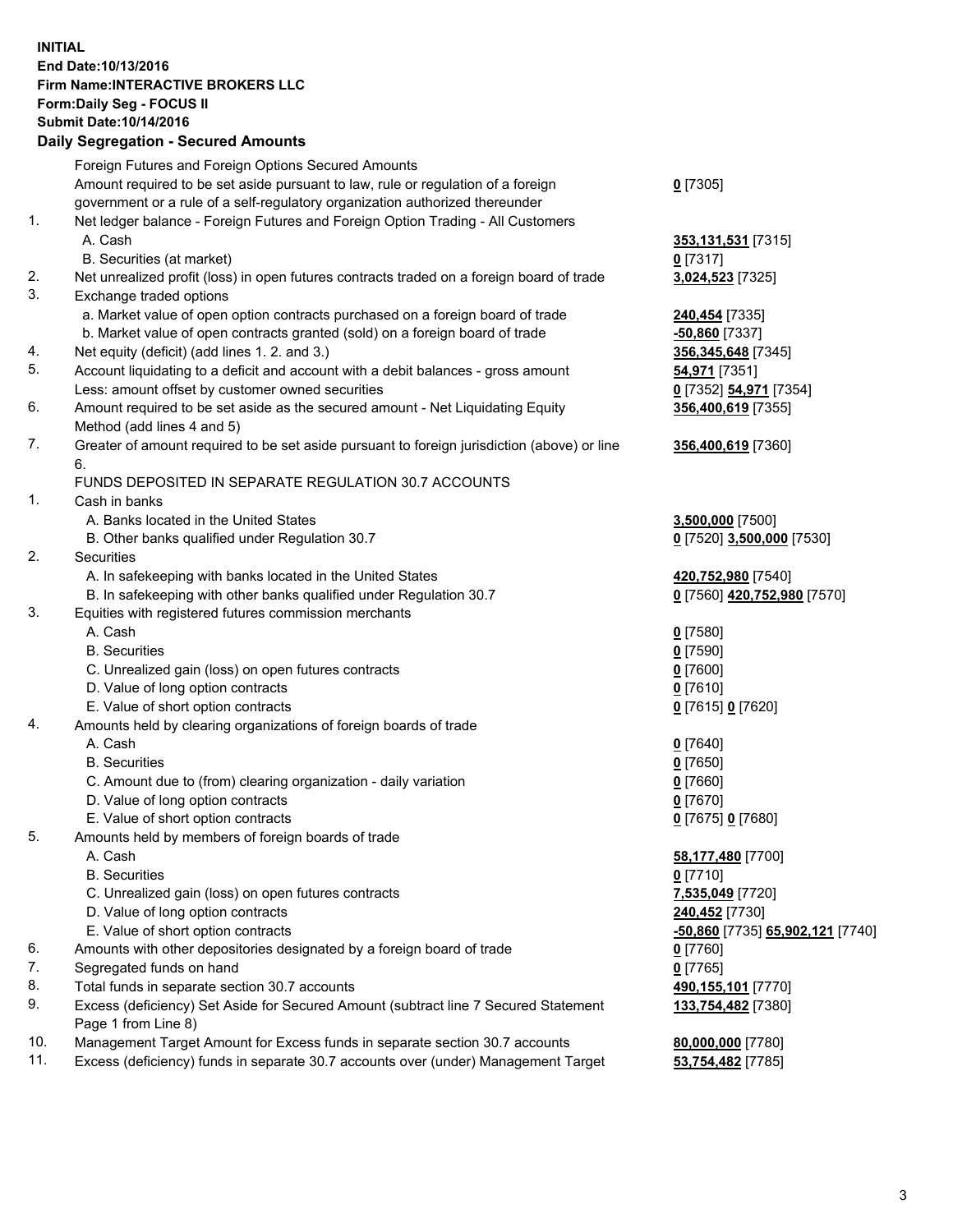**INITIAL End Date:10/13/2016 Firm Name:INTERACTIVE BROKERS LLC Form:Daily Seg - FOCUS II Submit Date:10/14/2016 Daily Segregation - Segregation Statement** SEGREGATION REQUIREMENTS(Section 4d(2) of the CEAct) 1. Net ledger balance A. Cash **3,056,210,439** [7010] B. Securities (at market) **0** [7020] 2. Net unrealized profit (loss) in open futures contracts traded on a contract market **17,145,954** [7030] 3. Exchange traded options A. Add market value of open option contracts purchased on a contract market **154,345,439** [7032] B. Deduct market value of open option contracts granted (sold) on a contract market **-237,674,464** [7033] 4. Net equity (deficit) (add lines 1, 2 and 3) **2,990,027,368** [7040] 5. Accounts liquidating to a deficit and accounts with debit balances - gross amount **54,115** [7045] Less: amount offset by customer securities **0** [7047] **54,115** [7050] 6. Amount required to be segregated (add lines 4 and 5) **2,990,081,483** [7060] FUNDS IN SEGREGATED ACCOUNTS 7. Deposited in segregated funds bank accounts A. Cash **138,491,954** [7070] B. Securities representing investments of customers' funds (at market) **1,954,128,970** [7080] C. Securities held for particular customers or option customers in lieu of cash (at market) **0** [7090] 8. Margins on deposit with derivatives clearing organizations of contract markets A. Cash **30,115,213** [7100] B. Securities representing investments of customers' funds (at market) **1,200,969,224** [7110] C. Securities held for particular customers or option customers in lieu of cash (at market) **0** [7120] 9. Net settlement from (to) derivatives clearing organizations of contract markets **-10,987,693** [7130] 10. Exchange traded options A. Value of open long option contracts **154,339,161** [7132] B. Value of open short option contracts **-237,667,459** [7133] 11. Net equities with other FCMs A. Net liquidating equity **0** [7140] B. Securities representing investments of customers' funds (at market) **0** [7160] C. Securities held for particular customers or option customers in lieu of cash (at market) **0** [7170] 12. Segregated funds on hand **0** [7150] 13. Total amount in segregation (add lines 7 through 12) **3,229,389,370** [7180] 14. Excess (deficiency) funds in segregation (subtract line 6 from line 13) **239,307,887** [7190] 15. Management Target Amount for Excess funds in segregation **155,000,000** [7194] 16. Excess (deficiency) funds in segregation over (under) Management Target Amount **84,307,887** [7198]

Excess